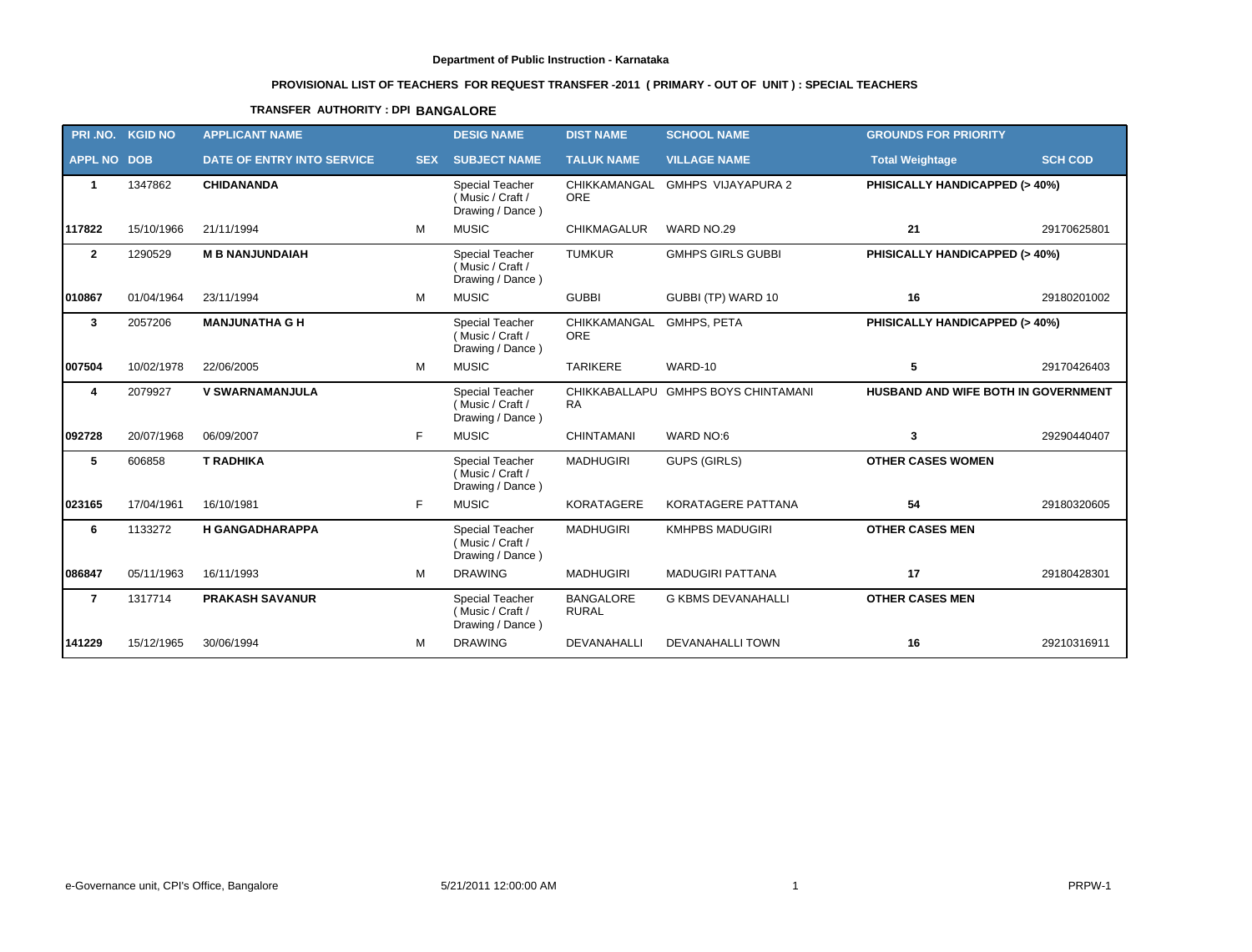# **PROVISIONAL LIST OF TEACHERS FOR REQUEST TRANSFER -2011 ( PRIMARY - OUT OF UNIT ) : SPECIAL TEACHERS**

## **TRANSFER AUTHORITY : DPI MYSORE**

|                    | PRI.NO. KGID NO | <b>APPLICANT NAME</b>             |            | <b>DESIG NAME</b>                                      | <b>DIST NAME</b>                | <b>SCHOOL NAME</b>       | <b>GROUNDS FOR PRIORITY</b>              |                |
|--------------------|-----------------|-----------------------------------|------------|--------------------------------------------------------|---------------------------------|--------------------------|------------------------------------------|----------------|
| <b>APPL NO DOB</b> |                 | <b>DATE OF ENTRY INTO SERVICE</b> | <b>SEX</b> | <b>SUBJECT NAME</b>                                    | <b>TALUK NAME</b>               | <b>VILLAGE NAME</b>      | <b>Total Weightage</b>                   | <b>SCH COD</b> |
|                    | 483722          | <b>GURUSIDDAPPA K M</b>           |            | Special Teacher<br>Music / Craft /<br>Drawing / Dance) | MANDYA                          | GHPGS SRIRANGA PATNA     | <b>PHISICALLY HANDICAPPED (&gt; 40%)</b> |                |
| 118422             | 08/02/1957      | 11/01/1978                        | м          | <b>MUSIC</b>                                           | <b>SRIRANGA</b><br><b>PATNA</b> | S.R.PATNA - WARD-4       | 48                                       | 29220710401    |
| $\overline{2}$     | 1344143         | <b>SIDDAIAH H S</b>               |            | Special Teacher<br>Music / Craft /<br>Drawing / Dance) | <b>HASSAN</b>                   | <b>GHPS GIRLS SCHOOL</b> | <b>PHISICALLY HANDICAPPED (&gt; 40%)</b> |                |
| 185773             | 15/08/1963      | 23/11/1994                        | м          | <b>MUSIC</b>                                           | ARAKALAGUDU                     | <b>KONANUR</b>           | 32                                       | 29230202505    |
| 3                  | 1281093         | <b>KESHVAMURTHY G</b>             |            | Special Teacher<br>Music / Craft /<br>Drawing / Dance) | <b>MADHUGIRI</b>                | <b>MHPGS MADUGIRI</b>    | <b>PHISICALLY HANDICAPPED (&gt; 40%)</b> |                |
| 055836             | 20/04/1971      | 23/11/1994                        | м          | <b>MUSIC</b>                                           | <b>MADHUGIRI</b>                | <b>MADUGIRI PATTANA</b>  | 18                                       | 29180428302    |
| 4                  | 1955975         | <b>SUNDRAMMA C</b>                |            | Special Teacher<br>Music / Craft /<br>Drawing / Dance) | <b>KOLAR</b>                    | <b>GHPS MASTHI</b>       | <b>HUSBAND OR WIFE IN GOVERNMENT</b>     |                |
| 237873             | 01/06/1975      | 10/08/2005                        | F          | <b>DRAWING</b>                                         | <b>MALUR</b>                    | <b>MASTHI</b>            | 10                                       | 29190923202    |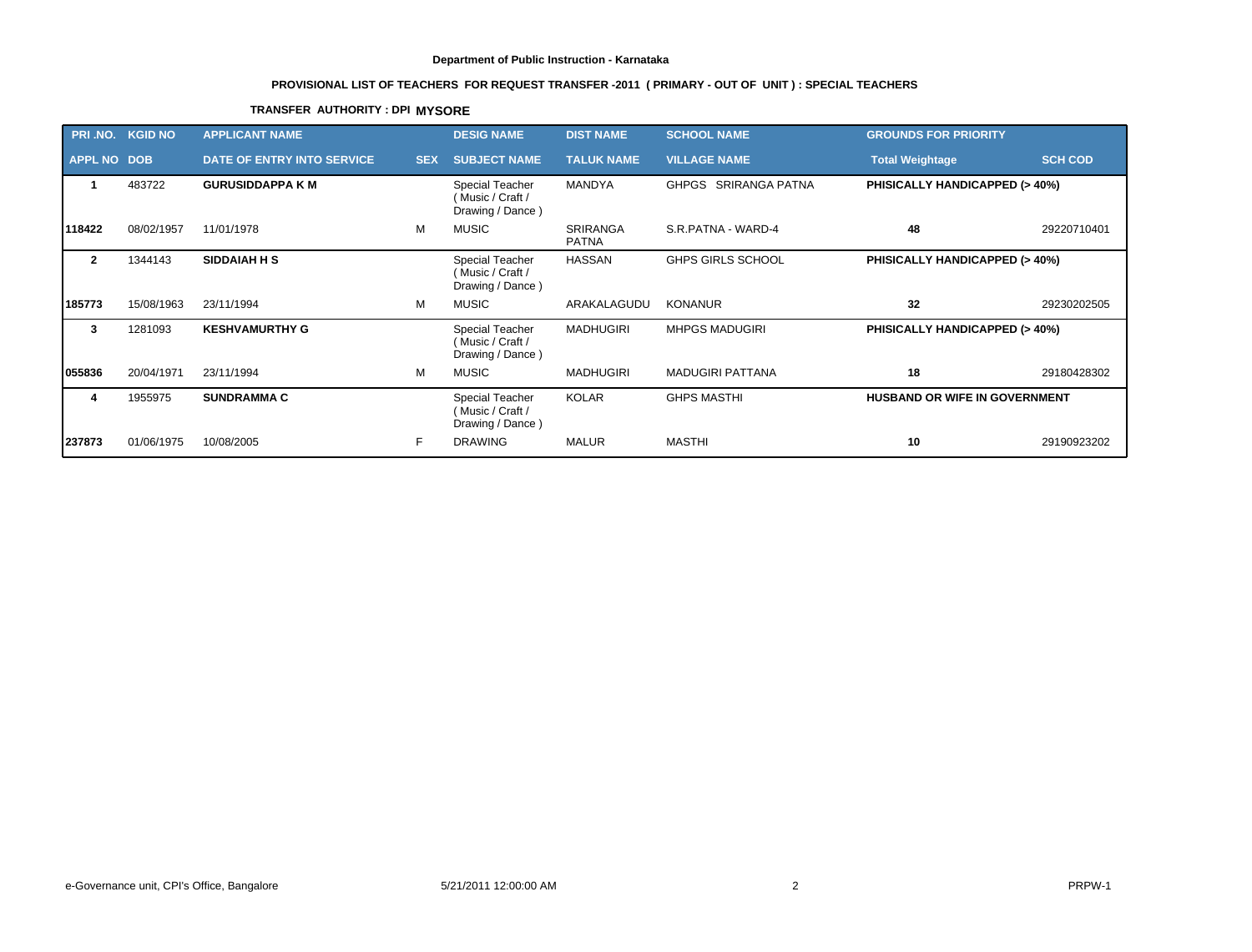# **PROVISIONAL LIST OF TEACHERS FOR REQUEST TRANSFER -2011 ( PRIMARY - OUT OF UNIT ) : SPECIAL TEACHERS**

## **TRANSFER AUTHORITY : DPI BELGAUM**

|                    | PRI.NO. KGID NO | <b>APPLICANT NAME</b>             |            | <b>DESIG NAME</b>                                       | <b>DIST NAME</b>                        | <b>SCHOOL NAME</b>               | <b>GROUNDS FOR PRIORITY</b>                |                |
|--------------------|-----------------|-----------------------------------|------------|---------------------------------------------------------|-----------------------------------------|----------------------------------|--------------------------------------------|----------------|
| <b>APPL NO DOB</b> |                 | DATE OF ENTRY INTO SERVICE        | <b>SEX</b> | <b>SUBJECT NAME</b>                                     | <b>TALUK NAME</b>                       | <b>VILLAGE NAME</b>              | <b>Total Weightage</b>                     | <b>SCH COD</b> |
| $\mathbf{1}$       | 1810258         | <b>RAJAPPA GURABASU IMADER</b>    |            | Special Teacher<br>(Music / Craft /<br>Drawing / Dance) | <b>BIJAPUR</b>                          | <b>GOVT MLA MPS NALATAWAD</b>    | <b>TERMINALLY ILL CASES</b>                |                |
| 007463             | 01/12/1976      | м<br>03/07/2006                   |            | <b>DRAWING</b>                                          | MUDDEBIHAL                              | NALATAWAD                        | 8                                          | 29031012201    |
| $\overline{2}$     | 1413694         | BASAVARAJAHADAPAD                 |            | Special Teacher<br>(Music / Craft /<br>Drawing / Dance) | <b>CHITRADURGA</b>                      | <b>GMHPS HALENAGARA</b>          | PHISICALLY HANDICAPPED (> 40%)             |                |
| 020776             | 15/09/1968      | 23/11/1994<br>м                   |            | <b>MUSIC</b>                                            | CHALLAKERE                              | WARD8                            | 16                                         | 29130221301    |
| $\mathbf{3}$       | 1945321         | <b>N MANJULA</b>                  |            | Special Teacher<br>(Music / Craft /<br>Drawing / Dance) | <b>RAICHUR</b>                          | <b>GOVT GIRLS HPS LINGASUGUR</b> | <b>HUSBAND AND WIFE BOTH IN GOVERNMENT</b> |                |
| 227331             | 01/09/1975      | F<br>20/06/2005                   |            | <b>MUSIC</b>                                            | <b>LINGASUGUR</b>                       | LINGSUGUR 8                      | 10                                         | 29060522301    |
| 4                  | 1975728         | <b>SUKHADEV BABU DARUR</b>        |            | Special Teacher<br>(Music / Craft /<br>Drawing / Dance) | <b>HASSAN</b>                           | <b>GMHPS DODDAMAGGE</b>          | HUSBAND AND WIFE BOTH IN GOVERNMENT        |                |
| 210221             | 01/12/1973      | M<br>01/09/2005                   |            | <b>DRAWING</b>                                          | ARAKALAGUDU                             | <b>DODDAMAGGE</b>                | 10                                         | 29230220501    |
| 5                  | 2280416         | <b>BHAGYASHREE PURANIK</b>        |            | Special Teacher<br>(Music / Craft /<br>Drawing / Dance) | <b>GULBARGA</b>                         | <b>GOVT HPS TENGALI</b>          | HUSBAND AND WIFE BOTH IN GOVERNMENT        |                |
| 007881             | 21/05/1985      | F.<br>26/11/2007                  |            | <b>MUSIC</b>                                            | <b>CHITTAPUR</b>                        | <b>TENGALI</b>                   | 6                                          | 29040411201    |
| 6                  | 1888550         | SHRIDEVI BASAVANNEPPA DANDIGYAGOL |            | Special Teacher<br>(Music / Craft /<br>Drawing / Dance) | <b>SIRSI</b>                            | MLAIGOVT MODEL SCHOOL            | HUSBAND AND WIFE BOTH IN GOVERNMENT        |                |
| 224270             | 15/04/1978      | 03/08/2005<br>F.                  |            | <b>DRAWING</b>                                          | <b>HALIYAL</b>                          | WARD 2                           | 5                                          | 29100411404    |
| $\overline{7}$     | 2321729         | <b>KARUNA SHILPI</b>              |            | Special Teacher<br>(Music / Craft /<br>Drawing / Dance) | <b>RA</b>                               | CHIKKABALLAPU GHPS HALEPETE      | HUSBAND AND WIFE BOTH IN GOVERNMENT        |                |
| 086202             | 03/05/1974      | F.<br>04/09/2007                  |            | <b>DRAWING</b>                                          | <b>CHINTAMANI</b>                       | WARD NO:23                       | 3                                          | 29290442101    |
| 8                  | 2096237         | <b>S NAGARATHNAMMA</b>            |            | Special Teacher<br>(Music / Craft /<br>Drawing / Dance) | <b>MANDYA</b>                           | <b>GGMS MANDYA</b>               | HUSBAND AND WIFE BOTH IN GOVERNMENT        |                |
| 128791             | 01/01/1982      | F<br>18/09/2007                   |            | <b>MUSIC</b>                                            | MANDYA SOUTH WARD 11                    |                                  | 3                                          | 29220419107    |
| 9                  | 1956472         | SAHADEVI AGASIMANI                |            | Special Teacher<br>(Music / Craft /<br>Drawing / Dance) | CHIKKABALLAPU GMHPS HOSSUR<br><b>RA</b> |                                  | <b>HUSBAND OR WIFE IN GOVERNMENT</b>       |                |
| 089446             | 20/04/1980      | F.<br>07/07/2005                  |            | <b>DRAWING</b>                                          | GOWRIBIDANUR HOSSUR                     |                                  | 10                                         | 29290509201    |
| 10                 | 2008099         | RAJEEV BALAPPA BENIWAD            |            | Special Teacher<br>(Music / Craft /<br>Drawing / Dance) | YADGIRI                                 | <b>GOVT HPS SIRWAL</b>           | HUSBAND OR WIFE IN GOVERNMENT              |                |
| 098537             | 22/07/1976      | 01/08/2005<br>M                   |            | <b>DRAWING</b>                                          | <b>SHAHAPUR</b>                         | <b>SHIRWAL</b>                   | 10                                         | 29330712601    |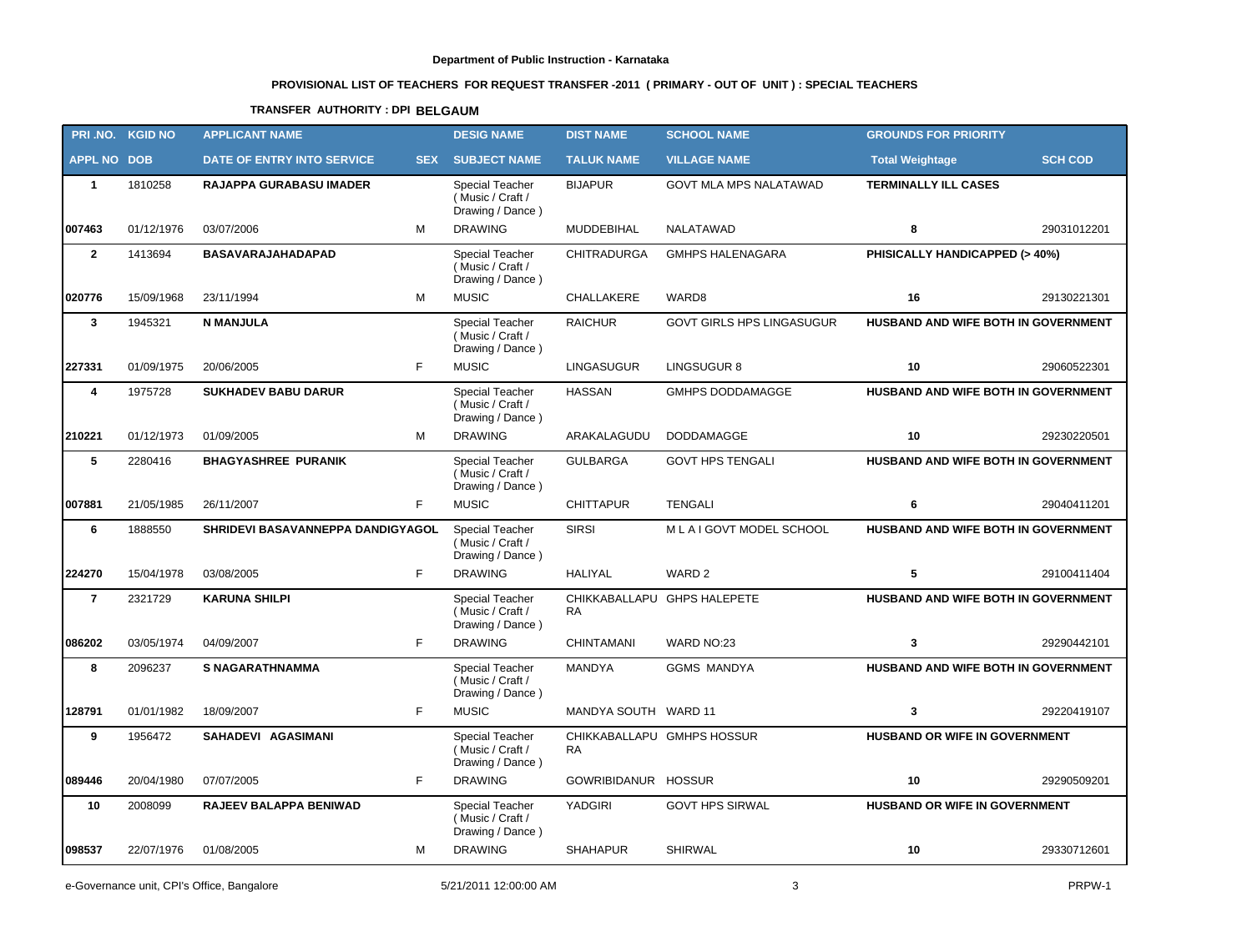|        | 2291491    | <b>RENUKA PATIL</b>         |   | <b>Special Teacher</b><br>(Music / Craft /<br>Drawing / Dance) | <b>DAKSHINA</b><br>KANNADA | GUPS, ULI                          | <b>HUSBAND OR WIFE IN GOVERNMENT</b> |             |
|--------|------------|-----------------------------|---|----------------------------------------------------------------|----------------------------|------------------------------------|--------------------------------------|-------------|
| 099283 | 18/05/1974 | 06/10/2007                  |   | <b>DRAWING</b>                                                 | <b>BANTWAL</b>             | ULI                                |                                      | 29240107702 |
| 12     | 1888784    | <b>MADHU SHANKAR RATHOD</b> |   | <b>Special Teacher</b><br>(Music / Craft /<br>Drawing / Dance) |                            | UTTARKANNADA MHPS SCHOOL NELLEKERI | <b>HUSBAND OR WIFE IN GOVERNMENT</b> |             |
| 126167 | 01/01/1977 | 11/07/2005                  | М | <b>DRAWING</b>                                                 | <b>KUMTA</b>               | WARD 18                            |                                      | 29100513001 |